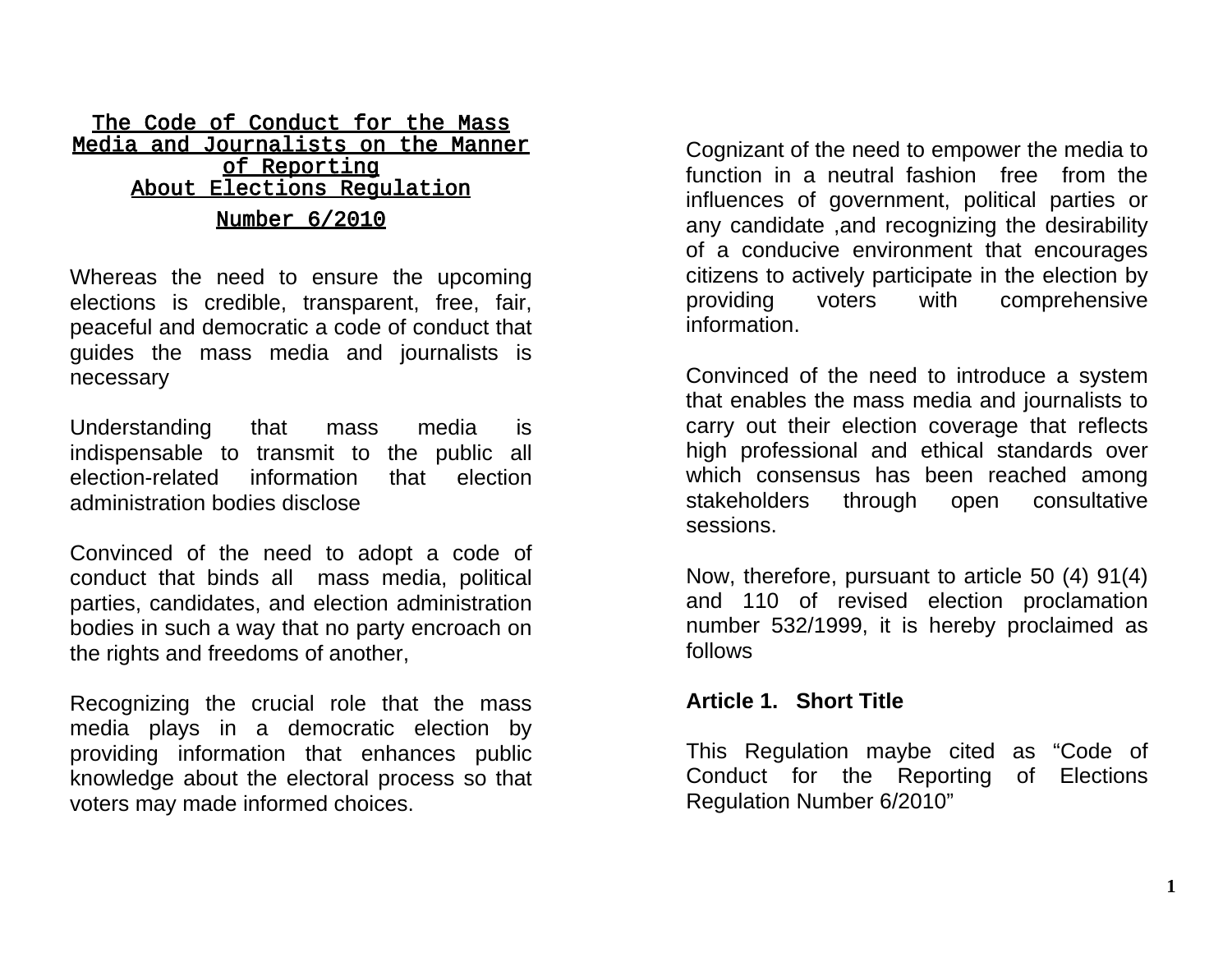### **Article 2. Definitions**

Unless the context requires otherwise:

- 1. "Mass Media" shall mean an activity that includes periodicals and broadcasts (electronics media).
- 2. "Electoral Law" shall mean the Electoral Law Amendment Proclamation No. 532/2007.
- 3. "Board" shall mean the National Electoral Board of Ethiopia which has established pursuant the Electoral Law.
- 4. "Election-Related Message" shall mean a campaign message aimed at convincing voters, presented by a party competing in an election, and it includes any analysis or opinion forwarded by candidates.
- 5. "Political Advertisement" shall mean a radio, television or newspaper message conveyed by a political party registered for an election, by paying or promising to pay for the announcement.
- 6. "Political Party" or "Political Organization" shall mean a legally registered social entity formed by a group of persons with the purpose of seizing political power through democratic elections by participating at the national or regional political activities, and by developing a program that reflects its own political beliefs and objectives.
- 7. "Election period" shall mean the period starting from the time the Board issues the electoral timetable until the final result of the election is officially announced by the Board.
- 8. "Election news or current affairs report" shall mean news or report having national or international content, and connected to political, social or economic matters which focuses on election related matters. It shall also include analysis and opinions given on these matters.
- 9. "Person" shall mean a natural or juridical person.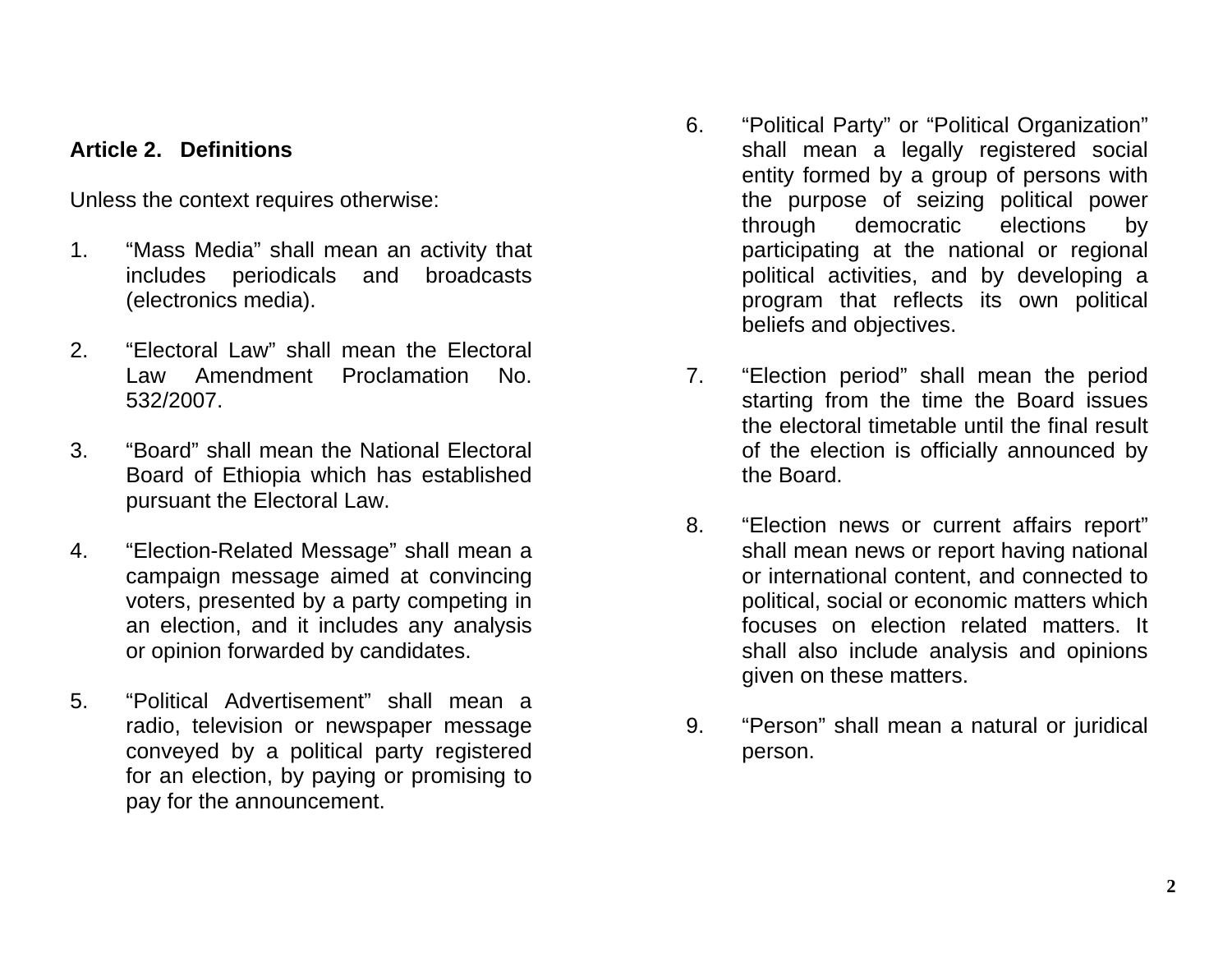### **Article 3. The objective**

The objective of this code is to enable the media houses and journalists contribute their part to the electoral process by communicating political messages from parties and candidates; relaying important voter information from election administrators; and subjecting the whole election process to independent scrutiny and comment.

### **Article 4. Scope of application**

This code of conduct shall be applicable to any journalist or media house that is engaged in the production, transmission or dissemination of news, reportage, or information concerning election.

### **Article 5. Respect for the law**

Every journalist and media entities shall comply with the constitution and other laws and regulations including regulations issued by national electoral board of Ethiopia.

### **Article 6. The responsibility of journalists**

Every journalist shall:

- 1. report accurately and without bias.
- 2. report only fact-based information that the journalist knows the origin. A journalist shall not suppress essential information.
- 3. observe professional secrecy regarding the source of information obtained in confidence.
- 4. report in a balanced manner. If a candidate makes an allegation against another candidate, the journalist should wherever possible seek comment from both sides
- 5. do the utmost to correct any published information that is found to be harmfully inaccurate.
- 6. as far as possible, report the views of candidates and political parties directly and in their own words, rather than as they are interpreted by others.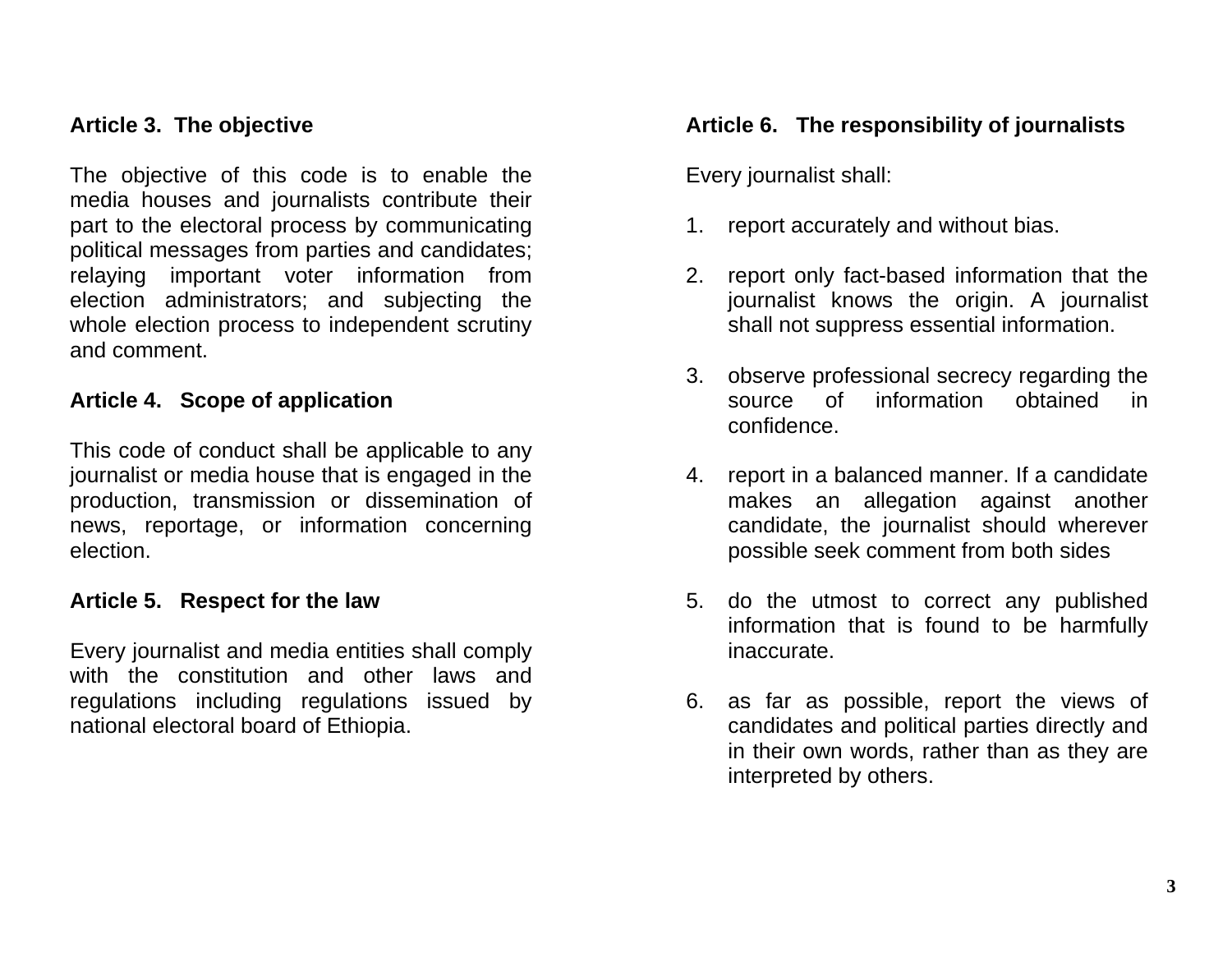- 7. avoid using language or expressing sentiments that may further discrimination or violence on any grounds, including race, sex, sexual orientation, language, religion, political or other opinions, and national or social origins.
- 8. when reporting the opinions of those who do advocate discrimination or violence, do the utmost to put such views in a clear context and to report the opinions of those against whom such sentiments are directed.
- 9. not accept any inducement from a political party , candidate or from any other source.
- 10. not make any promise to a political party , candidate or about the content of a news report.
- 11. take care in reporting the findings of opinion polls. Any report should wherever possible include the following information:
	- a) who commissioned and carried out the poll and when
	- b) how many people were interviewed, where and how

were they interviewed and what is the margin of error

- c) what was the exact wording of the questions.
- 12. regard the following as grave professional offences:
	- a) plagiarism
	- b) malicious misrepresentation
	- c) calumny, slander, libel or unfounded accusations
	- d) acceptance of a bribe in any form in consideration of either
	- e) publication or suppression.

# **Article 7. The responsibility of the media**

- 1. Every media shall make a clear separation between fact and comment. News reporting should reflect the facts as honestly perceived by journalists. Comment may reflect the editorial line of the publication.
- 2. Every publicly owned media shall not express an editorial opinion in favour of or against any party or candidate.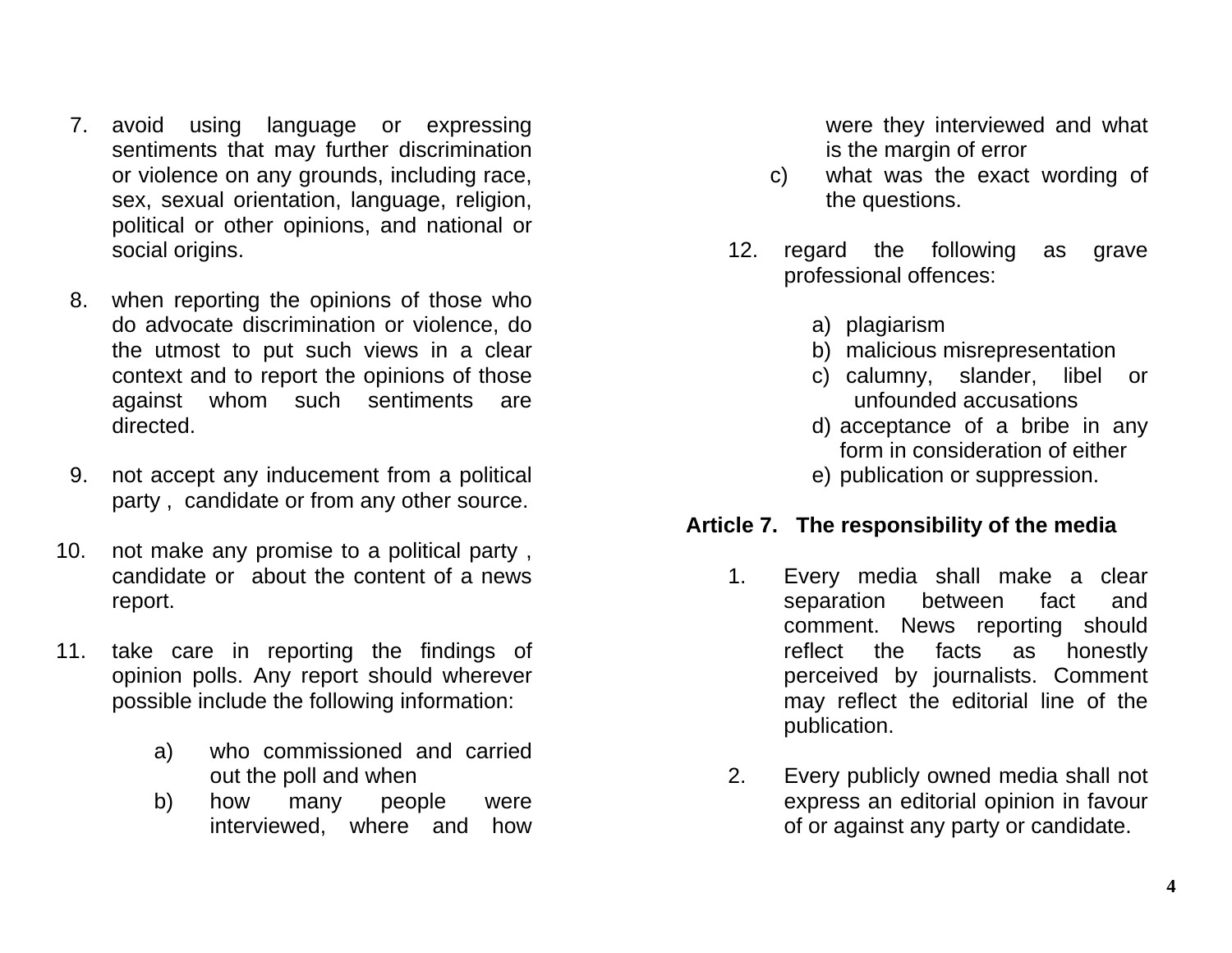- 3. Every publicly owned media have a duty to be balanced and impartial in their election reporting and not to discriminate against any party in granting access to air time.
- 4. If media houses accept paid political advertising, they shall do so on a non -discriminatory basis and at equal rates for all parties.
- 5. Every media shall cover news, interviews, information or current affairs programmes or articles. The public media shall not be biased in favour of or against any party or candidate.
- 6. Every media shall provide equitable and regular coverage to all political parties, their candidates and platforms.
- 7. Every media shall encourage and provide access to the voters to express their opinion and views.
- 8. Every media shall promote democratic values such as the rule of

good law, accountability and good governance.

- 9. Every media shall cover any candidate or party that makes a reasonable claim of having been defamed or otherwise injured by a broadcast or publication shall either be granted the opportunity to reply or be entitled to a correction or retraction by the broadcaster or publisher or by the person who made the allegedly defamatory statement. The reply or correction shall be broadcast or published as soon as possible.
- 10. Every media shall provide news coverage of press conferences and public statements concerning matters of political controversy (as opposed to functions of state) called or made by the head of government, government ministers, or members of parliament shall be subject to a right of reply or equal time rules. This obligation acquires even greater force when the person making the statement is also standing for office.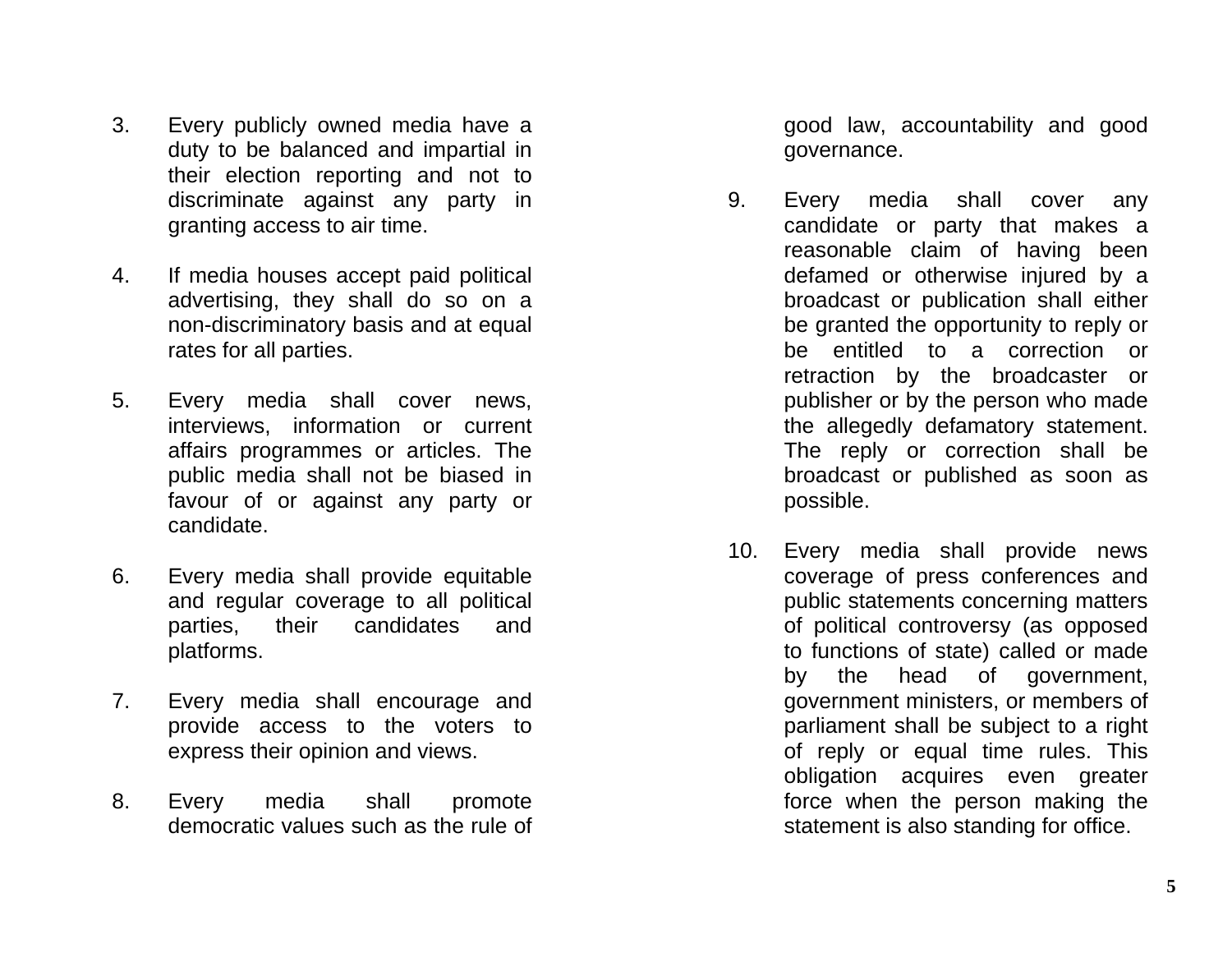- 11. Every publicly owned media shall publish or broadcast voter education material.
- 12. Every media shall give voter education that is accurate and impartial and must effectively inform voters about the voting process, including how, when and where to vote, to register to vote and to verify proper registration; the secrecy of the ballot (and thus safety from retaliation); the importance of voting; the functions of the offices that are under contention; and similar matters.
- 13. Every media shall give voter education that includes programmes in minority languages and programmes targeted for groups that traditionally may have been excluded from the political process, such as women and people with disabilities.
- 14. Every media shall monitor their own output to make sure that it conforms to the standards set out in this code of conduct.

## **Article 8 The responsibility of political parties**

- 1. Every political party and candidates shall respect the freedom of the media.
- 2. Every political party and candidates shall not harass or obstruct journalists who are engaged in their professional activities.
- 3. Incumbent political party and candidates shall not abuse their office to gain unfair advantage in access to the media. This provision applies to all media, but is of particular relevance when publicly funded media are under direct control by the government of the day.
- 4. Every political party and candidates shall not offer bribes or inducements to journalists or media houses to encourage them to attend campaign events or to report favourably on the party or unfavourably on other parties or candidates.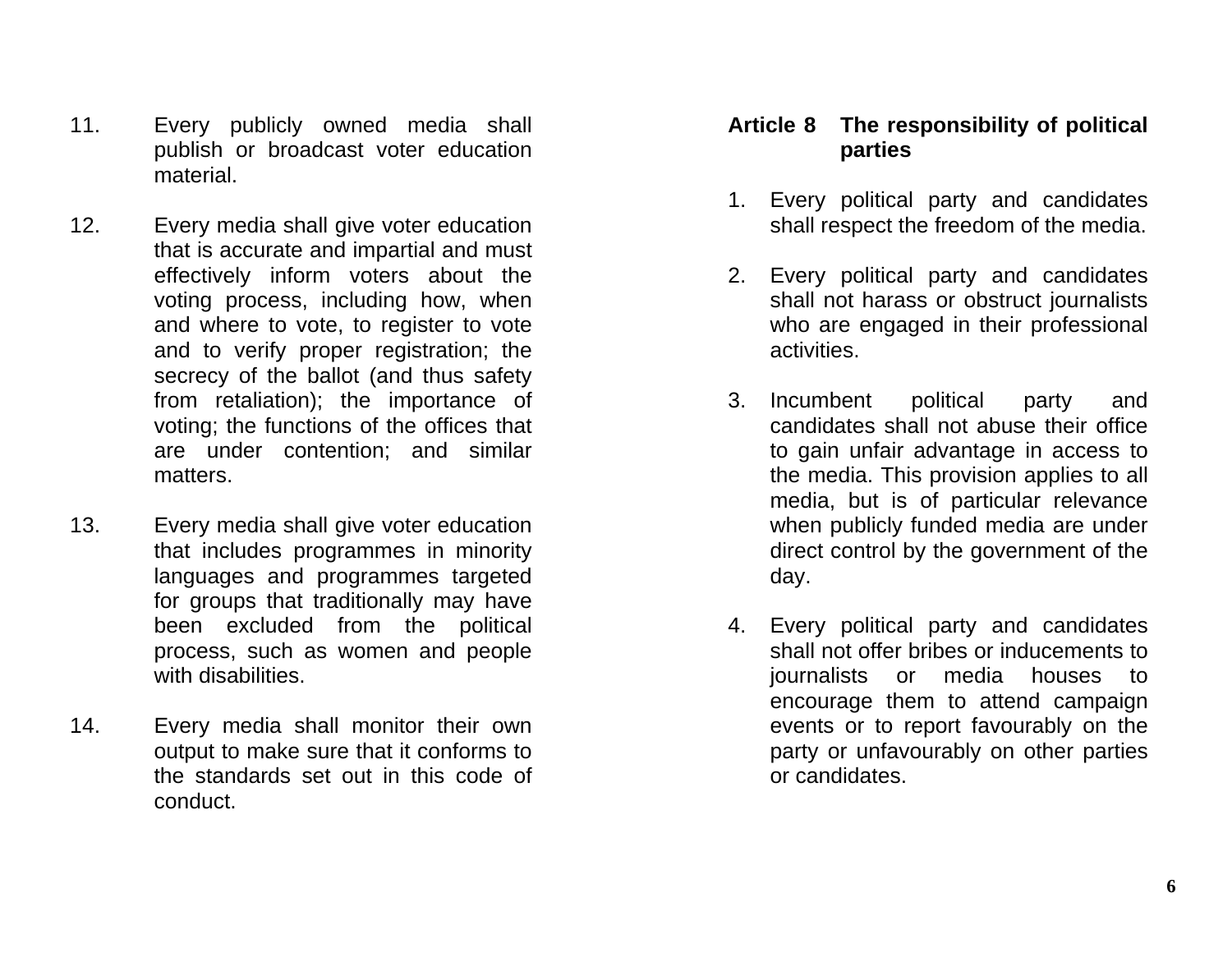- 5. Every political party and candidates should not misrepresent the stated positions or any other factual information about other parties and candidates.
- 6. Every political party and candidates should avoid using language that is inflammatory or defamatory, or that threatens or incites violence against any other person or group.
- 7. Party leaderships shall ensure that the standards of tolerance and free debate contained in this code of conduct are communicated and fully explained to campaign workers. Parties should take full responsibility for the words and actions of those campaigning on their behalf.

## **Article 7. The responsibility of electoral management bodies**

Every electoral body shall:

1. respect the freedom of the media including their editorial independence

and right to express political preferences.

- 2. respect the right to freedom of expression of parties and candidates.
- 3. conduct the election in an open and transparent manner.
- 4. endeavor to make sure that their activities are open to scrutiny by the media to the fullest extent possible.
- 5. not favor any media outlet in the distribution of either paid advertising or free information material.
- 6. should use the mass media, among other means, to convey timely and accurate information to enable the electorate to exercise their right to vote in an informed manner.
- 7. only impose such restrictions on reporting – for example, at the polling station and the count  $-$  as are strictly necessary to ensure the integrity of the electoral process.